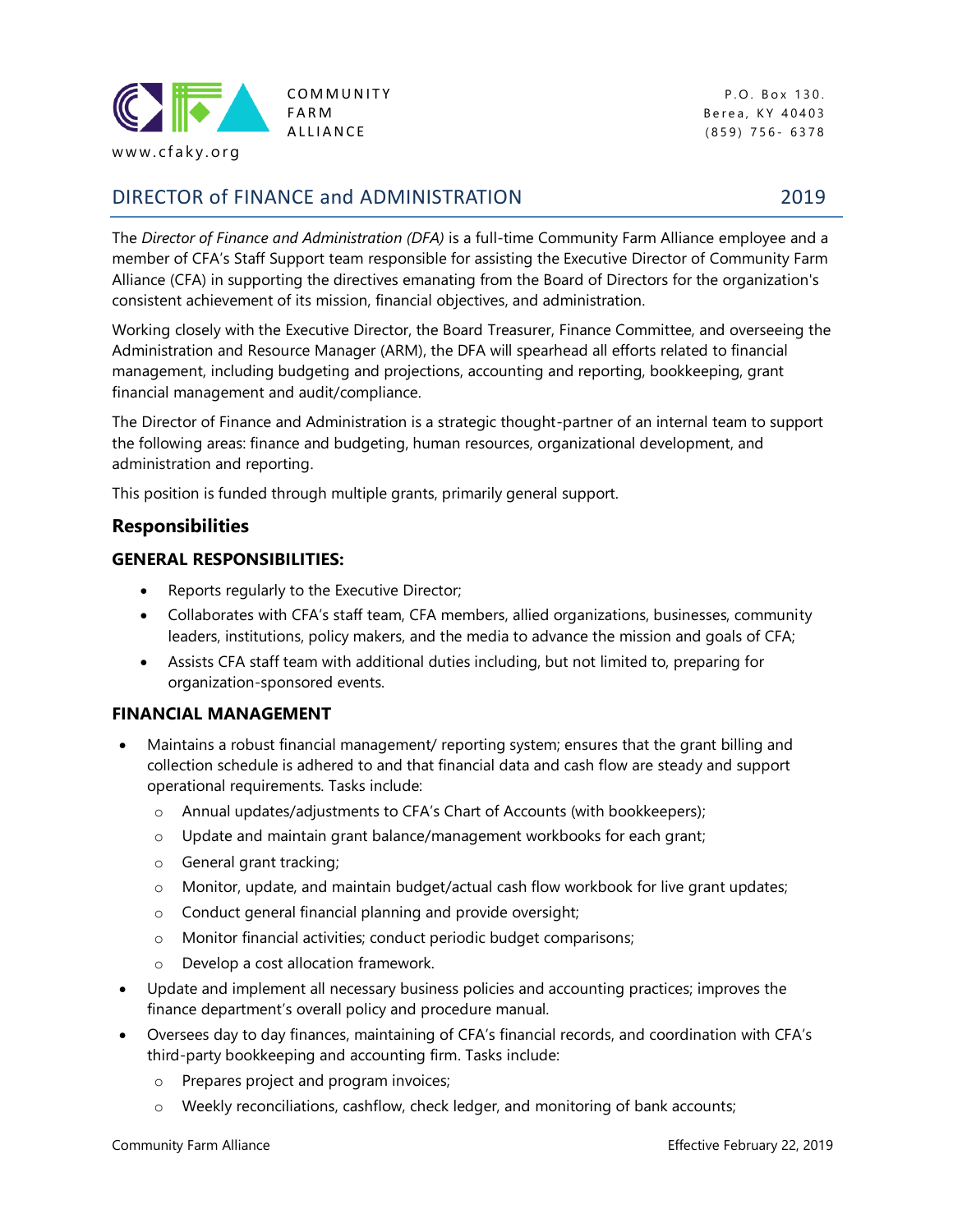# DIRECTOR of FINANCE and ADMINISTRATION 2019

## Job Description

- $\circ$  Bi-monthly disbursements, management of organizational cash flow and forecasting;
- o Allocate expenses to the appropriate programs and grants based on cost allocation framework;
- o Bank deposits, both digital and physical filing.

#### **Financial Reports**

- Analyzes and presents financial reports in an accurate and timely manner; clearly communicates monthly and annual financial statements; collates financial reporting materials for all donor segments, and oversees all financial, project/program and grants accounting. Tasks include:
	- o Monthly bookkeeping reporting to external bookkeeper;
	- o Works with the Executive Director to prepare quarterly Board reports, balance sheets with narratives;
	- o Monthly balance sheet for Executive Director;
	- o Quarterly grant reconciliations and program/project balances;
	- o Miscellaneous financial statement requests from funders, partners, and other agencies.

### **Annual Audit**

- Coordinates and leads the annual audit process with external auditors, the Executive Director, and the finance committee of the Board.
	- o Manage yearlong financial reporting and record keeping for annual audit;
	- o Serve as the main point of contact with the auditor.

### **Annual Budgeting And Planning**

• Collaborates on the annual budgeting and planning process in conjunction with the Executive Director; administers and reviews all financial plans and budgets; monitors progress and changes, and keeps senior leadership team abreast of the organization's financial status.

### **ADMINISTRATIVE OVERSIGHT**

- Ensures overall office functionality, including equipment and supplies.
- Tracks all Legislative Lobby hours and completes monthly Legislative Ethics Reports
- Works closely and transparently with all external partners including third-party vendors and consultants.
- Oversight of administrative functions as well as facilities to ensure efficient and consistent operations as the organization scales.
- Additional/Miscellaneous
	- o Making sure all W2s go to correct staff at correct addresses (November email to solicit January mailing addresses on behalf of bookkeeper)
	- o Helping manage subawards/smaller grants staff are awarded for special projects
	- o Maintaining corporate accounts (especially tax-exempt accounts) for necessary supplies
	- o Makes purchases for org or staff as needed (for program needs, office supplies, event supplies, really anything requiring the company card)
	- $\circ$  Making travel arrangements where staff are unable to wait for reimbursements
	- o Assisting staff with budgeting for events and programs